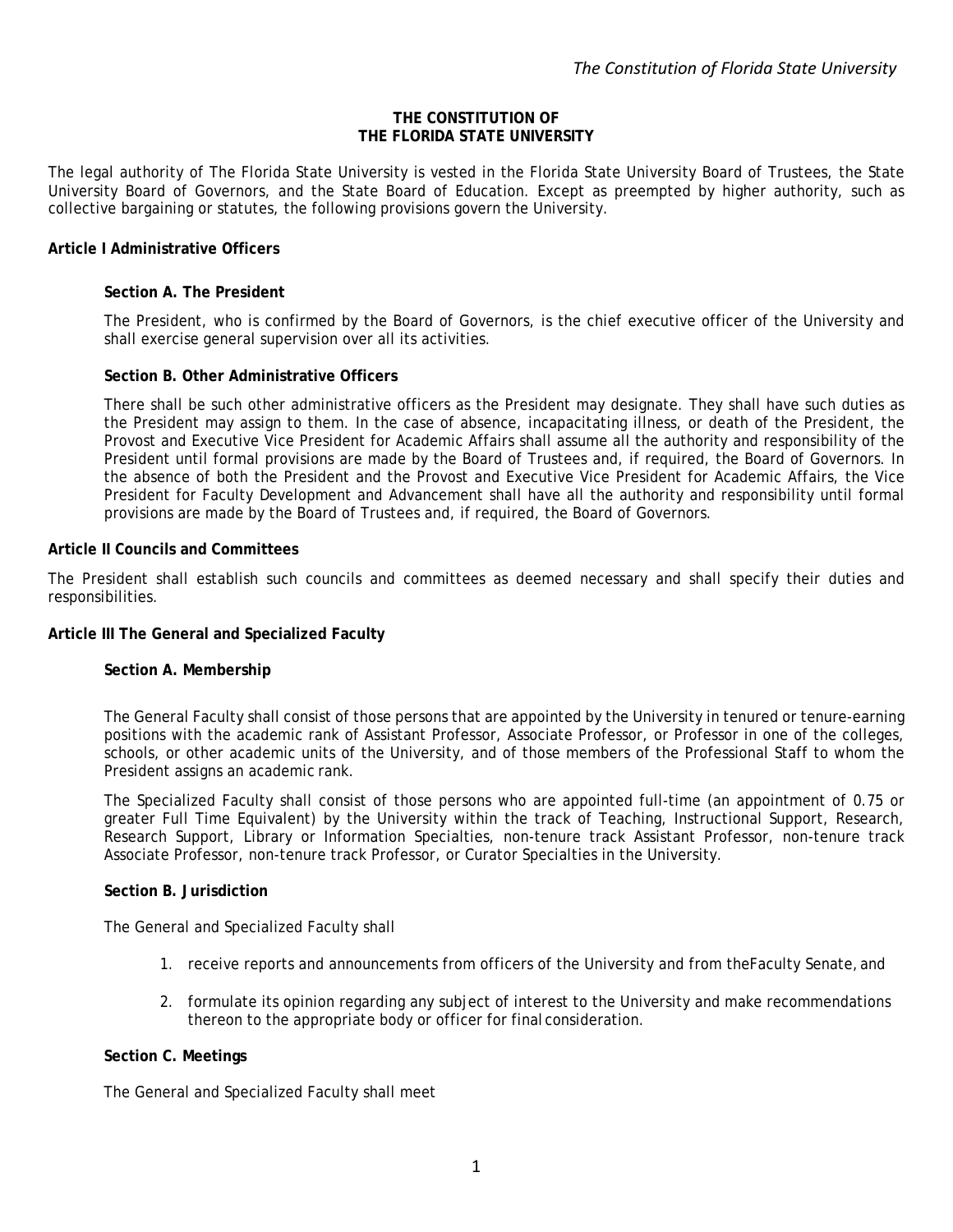- 1. in regular session in the fall of each academic year to receive the annual report of the President, and
- 2. in special session called either by the President or on resolution of the Faculty Senate, or on written request from at least ten percent of the members of the General Faculty.

# **Article IV Faculty Senate**

## **Section A. Faculty Senate Membership**

- 1. Elected faculty members
	- a. For the General Faculty:

There shall be 100 General Faculty Senators. Only full-time Assistant Professors, Associate Professors, and Professors appointed by the University shall be eligible for representation in and election to the Faculty Senate. Eligible faculty members who have duties in more than one college or school shall be counted in that college or school in which the major portion of their salary is budgeted or time is assigned.

Each college or school with at least one General Faculty member shall be entitled to representation in the Faculty Senate according to the following formula:

| number of<br>$represents =$ | number of eligible General Faculty<br>members in college or school    |
|-----------------------------|-----------------------------------------------------------------------|
| 100                         | total number of eligible General Faculty<br>members in the university |

Each college or school with at least one General Faculty member shall be entitled to at least one representative. Nomination and election procedures shall be the exclusive purview of the college or school.

- i. Prior to February 1 of each year, the Vice President for Faculty Development and Advancement shall submit to the Faculty Senate Coordinator a list of eligible General Faculty members in each college or school. The Faculty Senate Coordinator shall on February 15 of each year determine the total number of representatives apportioned to each college or school and the number to be elected that year and shall notify the appropriate dean.
- ii. Each unit shall elect its representatives for two-year terms, in accordance with a procedure that its eligible faculty members shall determine. Terms shall begin with the regular April meeting of the Senate of the election year.
- iii. Each unit may elect, according to a procedure which its eligible faculty members shall determine, an alternate representative or representatives to serve whenever illness, professional travel, or other obligations make it impossible for the designated Senator or Senators to be present. A faculty member thus representing a unit shall have the full privileges of Senate membership.
- b. For the Specialized Faculty:

There shall be ten Specialized Faculty Senators. At least one Specialized Faculty Senator will be Research Faculty and at least one Specialized Faculty Senator will be Teaching Faculty. There will be at least one Specialized Faculty Senator from University Libraries and at least one Specialized Faculty Senator from each of the four largest (in terms of Specialized Faculty) units, and at least five units must be represented by Specialized Faculty Senators.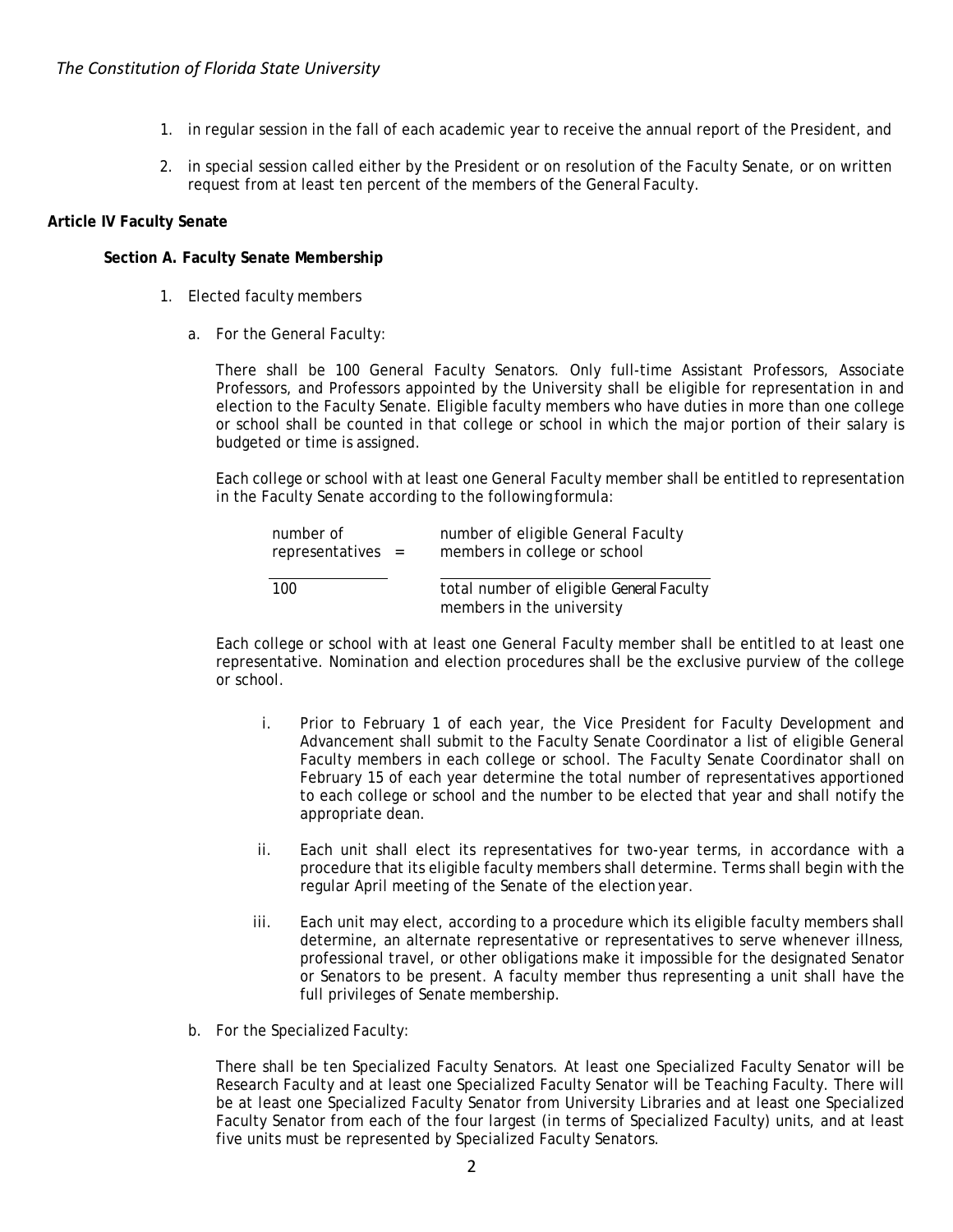- i. Prior to February 1 of each year, the Vice President for Faculty Development and Advancement shall submit to the Faculty Senate Coordinator a list of eligible Specialized Faculty. The Faculty Senate Coordinator shall on February 15 of each year determine the number to be elected that year and shall notify the Senate Steering Committee.
- ii. The Specialized Faculty shall elect its representatives for two-year terms, in accordance with the procedure specified in the Senate bylaws. Terms shall begin with the regular April meeting of the Senate of the election year.
- iii. Alternate representatives who may serve whenever illness, professional travel, or other obligations make it impossible for the designated Senator or Senators to be present are selected as specified in the Senate bylaws. A faculty member thus representing a unit shall have the full privileges of Senate membership.
- 2. The Faculty Senate shall elect its presiding officer from its membership to serve for a one-year term. The presiding officer shall be designated President of the Senate and shall serve as the chair of the Steering Committee. In case the person elected President of the Senate is already a member of the Steering Committee, the Senate shall elect a Senator to fill his or her unexpired term on that committee.
- 3. The following shall be ex-officio members of the Senate; The President of the University, the Vice Presidents, the Vice President for Faculty Development and Advancement, the Dean of Graduate Studies, the Dean of Undergraduate Studies, the dean of each college or school, the University Registrar, the Director of Libraries, and the President of the Student Body. Ex-officio members shall have the privilege of the floor but may not vote.

# **Section B. Jurisdiction**

The Faculty Senate shall be the basic legislative body of the University and shall establish its own Bylaws and procedures.

- 1. It shall formulate measures for the maintenance of a comprehensive educational policy and for the maximum utilization of the intellectual resources of the University.
- 2. It shall determine and define University-wide policies on academic matters, including Liberal Studies policy, admission, grading standards, and the requirements within which the several degrees may be granted.
- 3. As the elected body of the General and Specialized Faculty, the Senate may also formulate its opinion upon any subject of interest to the University and adopt resolutions thereon. Resolutions treating those areas of authority legally reserved to the President of the University and the Board of Trustees will be advisory.
- 4. The President of the University shall have the power to veto any action of the Senate. The veto, with reasons therefore, shall be communicated in writing to the Faculty Senate Coordinator and Chair of the Steering Committee within sixty days. By a two-thirds vote the Senate may appeal to the Board of Trustees any action so vetoed.
- 5. Upon the resignation, retirement, or death of the President and upon a request by the Board of Trustees, the Faculty Senate will designate individuals to be available for membership on any committee requested by the Board of Trustees for the purpose of consultation in the selection of a nominee for President.

### **Section C. Standing and Special Committees**

1. There shall be a Steering Committee consisting of seven persons from the voting membership of the Faculty Senate who shall be elected for staggered two-year terms. No more than two representatives of the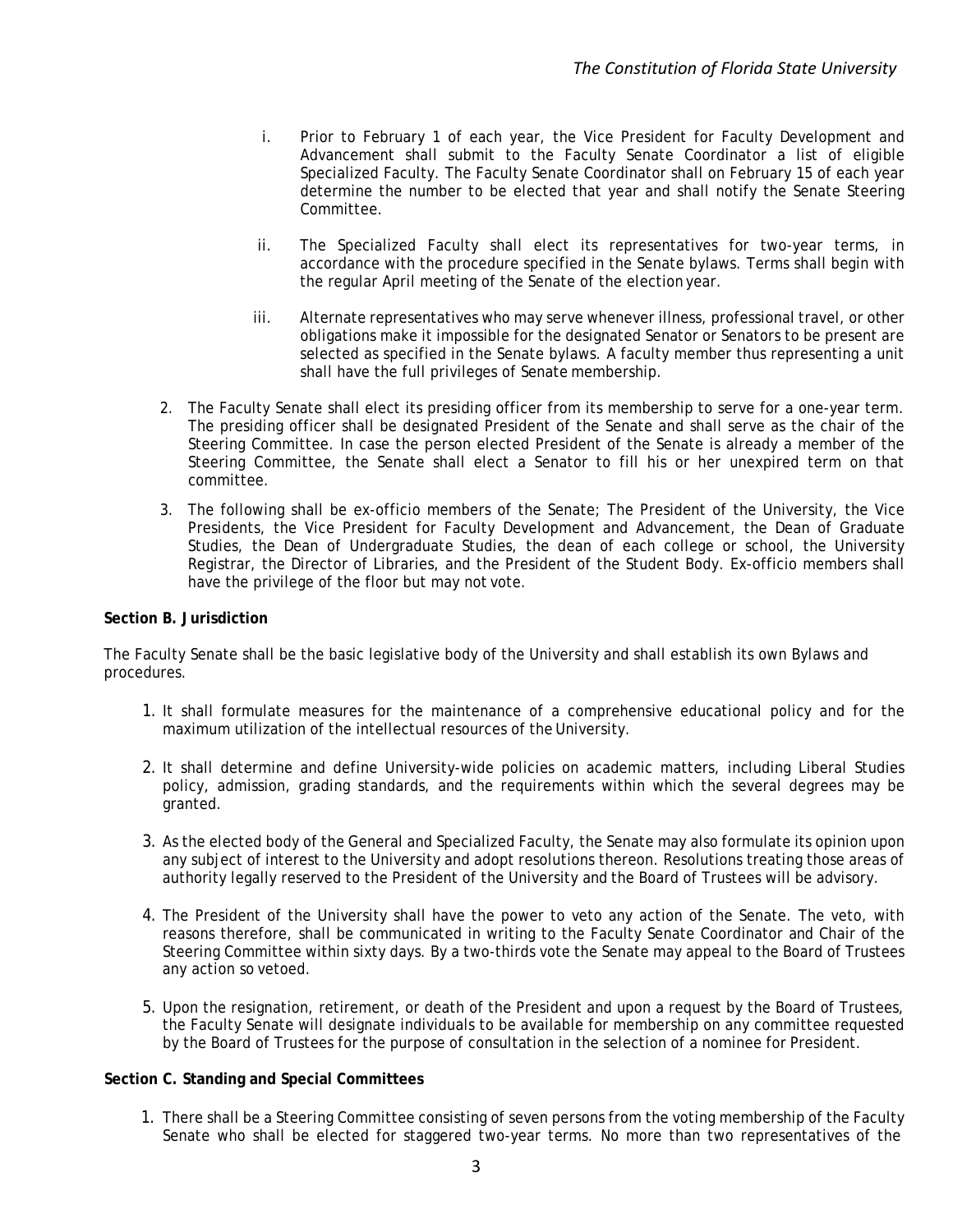# *The Constitution of Florida State University*

Specialized Faculty shall serve on the Steering Committee at any given time. Representatives of the Specialized Faculty are not eligible to serve as the Chair or the Vice Chair of the Steering Committee, but this limitation may be waived by a supermajority vote. The Steering Committee shall determine the agenda for each meeting. It shall provide for the reporting to the Faculty Senate by administrative officers, by chairs of standing and special committees, and by individuals.

- 2. The Faculty Senate may establish standing and special committees necessary for itswork.
- 3. Any report issued in the name of the Faculty Senate must be approved by a vote of the Faculty Senate. If disclosed under legal mandate, the disclosure must specify that the information has not been approved or rejected by the Faculty Senate and thus should not be considered a product, policy or position of the Faculty Senate.
- 4. After dissolution of a constitutional review committee, not more than ten years shall pass until the Faculty Senate Steering Committee shall convene a committee to review theconstitution.

## **Section D. Meetings**

- 1. The Faculty Senate shall meet in regular session each month during the academic year and may meet in special session during the summer.
- 2. Special meetings may be held at any time in accordance with rules specified in the Bylaws.
- 3. All regular meetings of the Senate shall be open to members of the General Faculty and other interested parties.
- 4. The right to address the Faculty Senate shall be granted to any member of the General Faculty in accordance with rules specified in the Bylaws.

### **Section E. Procedure**

The Faculty Senate shall develop its own rules of procedure. Minutes shall be kept by the Secretary of the Senate and shall be distributed to all members of the General Faculty, to all administrative officers, and shall be posted on the Faculty Senate website.

### **Article V The Colleges and Schools**

Subject to the University-wide regulations of the Faculty Senate and the authority of the President of the University, the faculty of each college or school shall determine its internal policies such as specific admission requirements, requirements for majors, requirements for graduation, and the nature, content, and scheduling of its courses.

The faculty of each college or school shall keep on file with the Faculty Senate Coordinator a current set of bylaws governing its internal operations, including procedures for the election of its representatives to the Faculty Senate and for the approval of its candidates for degrees.

### **Article VI The Faculty Members of Colleges or Schools**

### **Section A. Appointment: General Faculty**

- 1. Vice Presidents, the Vice President for Faculty Development and Advancement, the deans of the colleges and schools, and other such administrative personnel shall be appointed by the President of the University. An advisory committee appointed by the President shall consult with the President in the process of selection of nominees for such positions.
- 2. Associate and assistant deans of colleges and schools shall be recommended by the appropriate dean to the Provost and Executive Vice President for Academic Affairs. The President of the University or a designee shall make these appointments.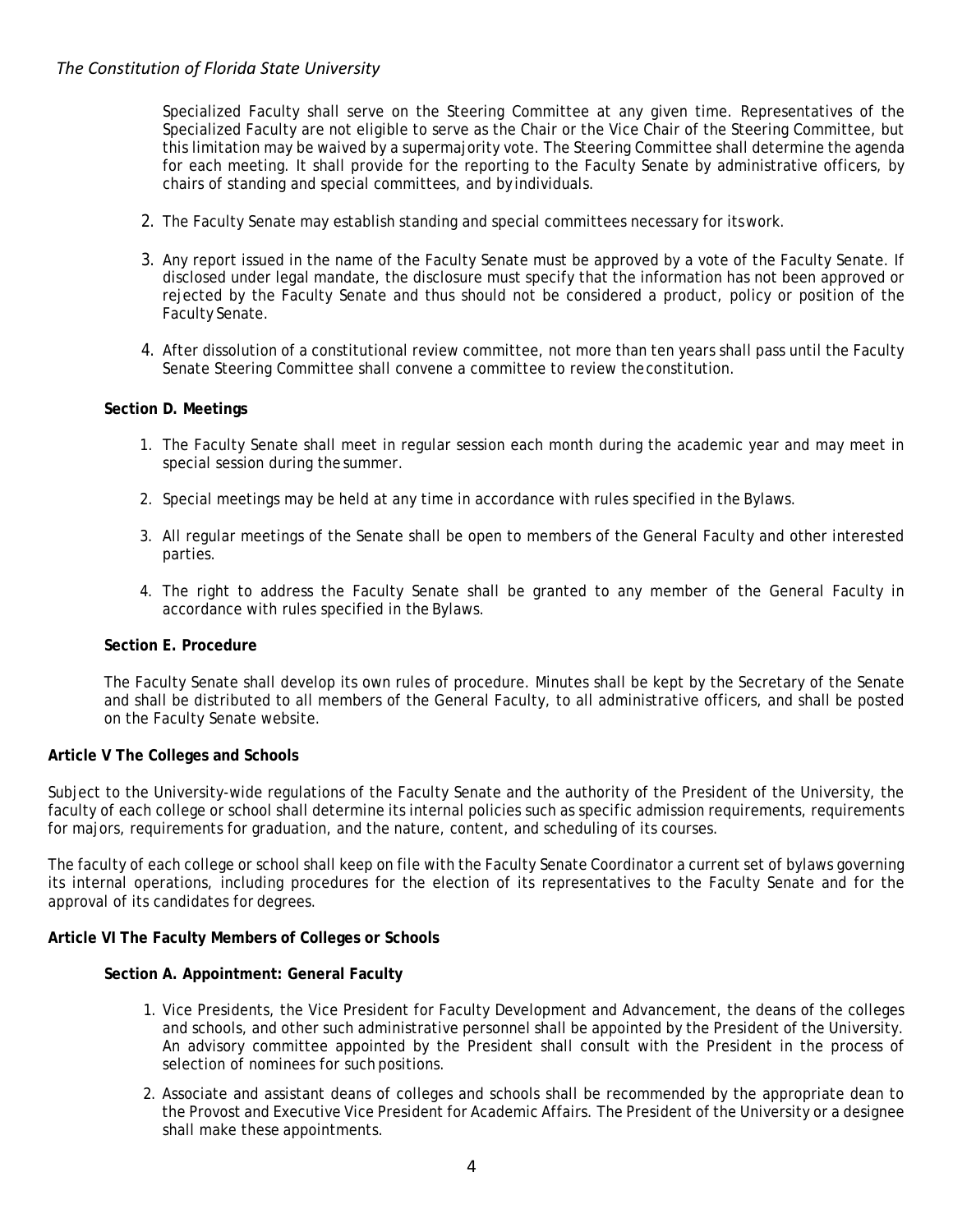- 3. Professors, Associate Professors, and Assistant Professors in the colleges and schools shall be nominated by the department chair, or equivalent, approved and recommended by the dean and the Provost and Executive Vice President for Academic Affairs, and appointed by the President of the University.
- 4. Each original appointment shall be confirmed by the President of the University, or his or her designee, in a contract letter.
- 5. Supplementary appointments to the Graduate Faculty may be given members of the General Faculty on nomination of the department chair, or equivalent, and approval of the appropriate dean and the Dean of The Graduate School with the advice and consent of the Graduate PolicyCommittee.
- 6. Appointments to the faculty for limited periods of time, clearly stated in writing at the time of appointment, shall be designated as specified in the State University System Classification System. These appointments shall not count toward eligibility for tenure unless otherwise stipulated.

## **Section B. Tenure, Nonreappointment, Termination, and Suspension**

- 1. The Tenure Process: The procedure to be followed when a faculty member becomes eligible for consideration for the status of permanent member shall be as follows:
	- a. Nomination for tenure shall be initiated by an elected faculty committee of the appropriate department or academic unit; a majority of the members shall be tenured faculty. The department chair, or equivalent, shall inform the candidate in writing of the committee decision to recommend or not to recommend, together with the chair's recommendation.
	- b. The department chair or equivalent shall transmit the committee recommendation together with the chair's recommendation to the appropriate committee of the college or school and to the dean. In addition, the department chair, or equivalent, shall convene a meeting of all tenured faculty in the department and conduct a secret ballot regarding the nomination for tenure; the department chair, or equivalent, shall transmit the opinion of the tenured members of the department or unit to the appropriate committee of the college or school and to thedean
	- c. A college or school committee of elected tenured faculty shall consider the candidate for recommendation to a University committee of elected tenured faculty and vote to recommend or not to recommend the candidate; the candidate shall be informed in writing of the committee's decision by the chair of thecommittee.
	- d. A University committee on tenure, consisting of elected tenured faculty and with at least one representative from each college or school, shall receive the recommendation from the college or school committee and shall consider it for the recommendation to the Provost and Executive Vice President for Academic Affairs and the President of the University; the Vice President for Faculty Development and Advancement shall serve, without voting privileges, as ex-officio chair of the University committee and shall transmit to the Provost and Executive Vice President for Academic Affairs and to the President the committee's decision to recommend or not to recommend the candidate for tenure; the Vice President for Faculty Development and Advancement shall also inform the candidate in writing of the recommendation.
	- e. The Provost and Executive Vice President for Academic Affairs and the President of the University shall decide to recommend or not to recommend the candidate to the Board of Trustees for tenure, and the President shall notify the faculty member immediately in writing of the final decision to recommend or not to recommend.
	- f. In step "d" above, the dean of the appropriate college or school in each case shall present to the University committee the dean's decision to recommend or not to recommend the candidate; in step "d," the dean of the appropriate college or school shall also report this decision to the Provost and Executive Vice President for Academic Affairs and the President of the University.
	- g. In steps "a," "b," and "c" above, the faculty candidate who is not recommended by a committee at any stage of the deliberations may appeal that negative decision to the next committee by so requesting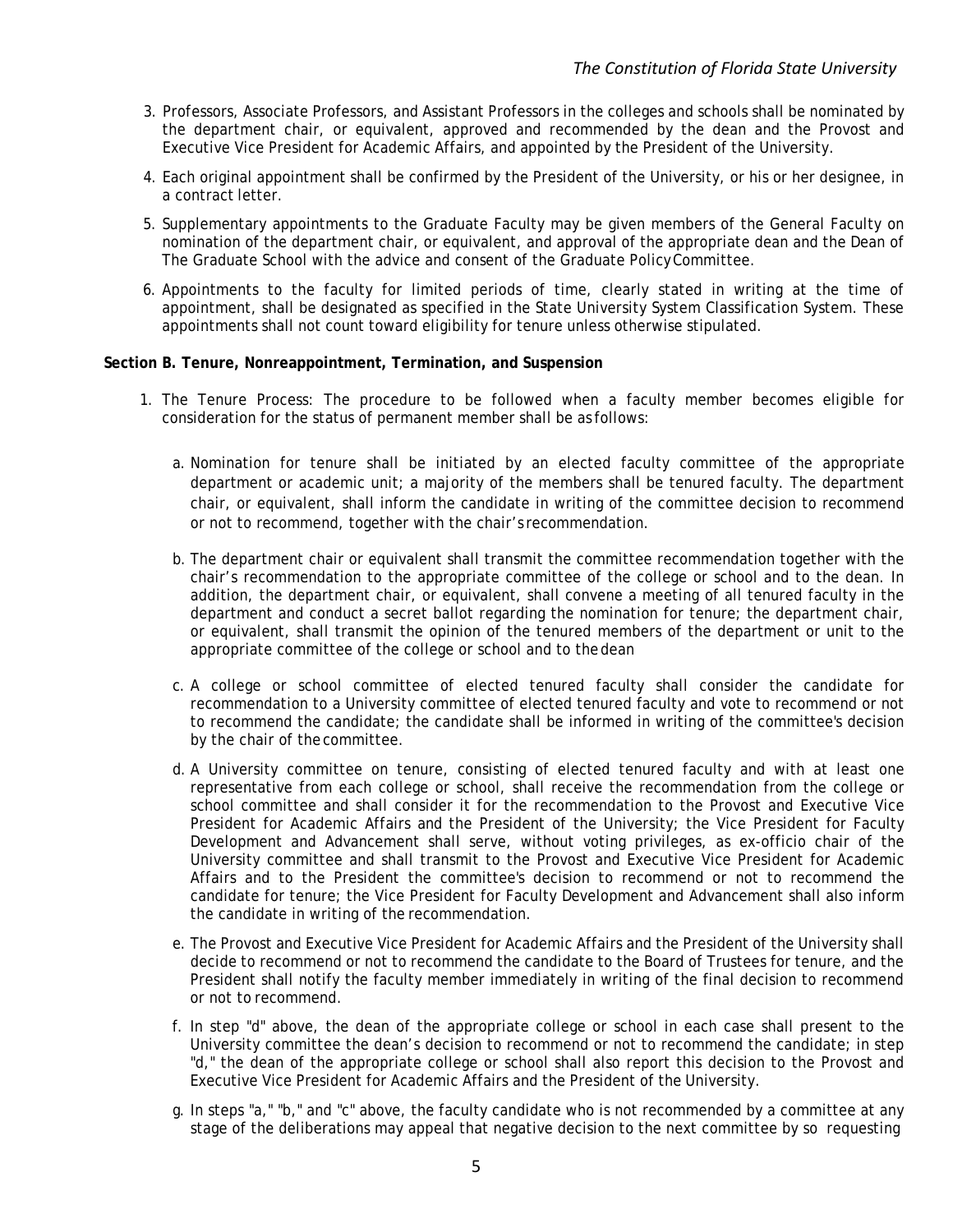in writing within a period of ten (10) working days after receiving notification of the decision; in "d," the candidate may appeal a negative decision to the Provost and Executive Vice President for Academic Affairs and the President by so requesting in writing within a period of ten (10) working days after receiving notification of the decision. Unless a faculty candidate makes an appeal of a negative decision by a committee, the candidate's folder will not be forwarded to the next committee; in formulating an appeal, the candidate may address in writing the stated rationale for the committee's decision.

- h. In steps "b" and "c" above, a college or school may use an additional committee between the department or equivalent committee and the college or school committee if the faculty of said college or school has voted for such usage in itsbylaws.
- 2. Annual Reappointment of Tenured Faculty Members. Tenured members of the faculties of colleges, schools, and other academic units shall enjoy the assurance of annual recommendations for reappointment.
- 3. Crediting of Time Toward Tenure
	- a. Any member of the faculties of colleges and schools holding the rank of Professor, Associate Professor, or Assistant Professor shall be eligible for the status of tenured member at the end of the fifth year in a tenure-earning position, to be effective at the beginning of their sixth year as a faculty member.
	- b. Any member of the faculties of colleges and schools holding the rank of Professor, Associate Professor, or Assistant Professor may be given tenure earlier provided the faculty member received credit, at the time of appointment, for years spent in a tenure-earning position elsewhere and has been recommended by the tenured faculty of the relevant department/school/college, the University Promotion and Tenure Committee, and the President of the University and approved by the Board of Trustees.
	- c. Any member of the faculties of colleges and schools hired at the rank of Professor or Associate Professor may be awarded tenure at the start of the appointment provided the tenure has been recommended by the tenured faculty of the relevant department/school/college, the University Promotion and Tenure Committee, and the President of the University and approved by the Board of Trustees.
- 4. A decision whether to nominate a faculty member for tenure shall normally be made during the fifth year of continuous service in a tenure-earning position, or, at the option of the employee and with the concurrence of the appropriate administrative officials, during the sixth such year in a tenure-earning position.
- 5. Definition of Continuous Employment. Employment during any two semesters of any twelve- month period shall be considered a year of continuous employment. For the purpose of tenure eligibility, consideration for part-time service shall normally mean employment during at least one semester of any twelve-month period. Part-time service of an employee employed at least one full semester in any twelve-month period shall be accumulated. However, not more than one year of tenure eligibility may be earned in a twelvemonth period. (Time spent by a faculty member undergoing appointment or exchange within the State University System or on a special assignment for the benefit of the parent institution or for the University System shall be counted toward the fulfillment of eligibility for tenure. Time spent away from the institution for other purposes shall not be counted toward the fulfillment of eligibility for tenure, except by mutual agreement of the faculty member and the University.)
- 6. Restrictions on Employment of Nontenured Faculty
	- a. No person employed after 1965 may remain in the service of the University as a nonpermanent member of the faculty of any college, school, or other academic unit in any rank or combination of ranks for a total of more than seven years, except that faculty whose service began before September 1972 may count four additional years in the Instructor or Acting Assistant Professor ranks as probationary. Persons holding an administrative or service role will normally hold a courtesy rank in an academic unit and shall not be subject to the rule during such service unless the academic unit grants a regular tenureearning appointment. When the administrative or service function is ended, the person shall receive, upon request, a tenure-earning appointment in an academic unit.
	- b. Not later than the end of the sixth year of service (or the tenth in the case of the above exceptions),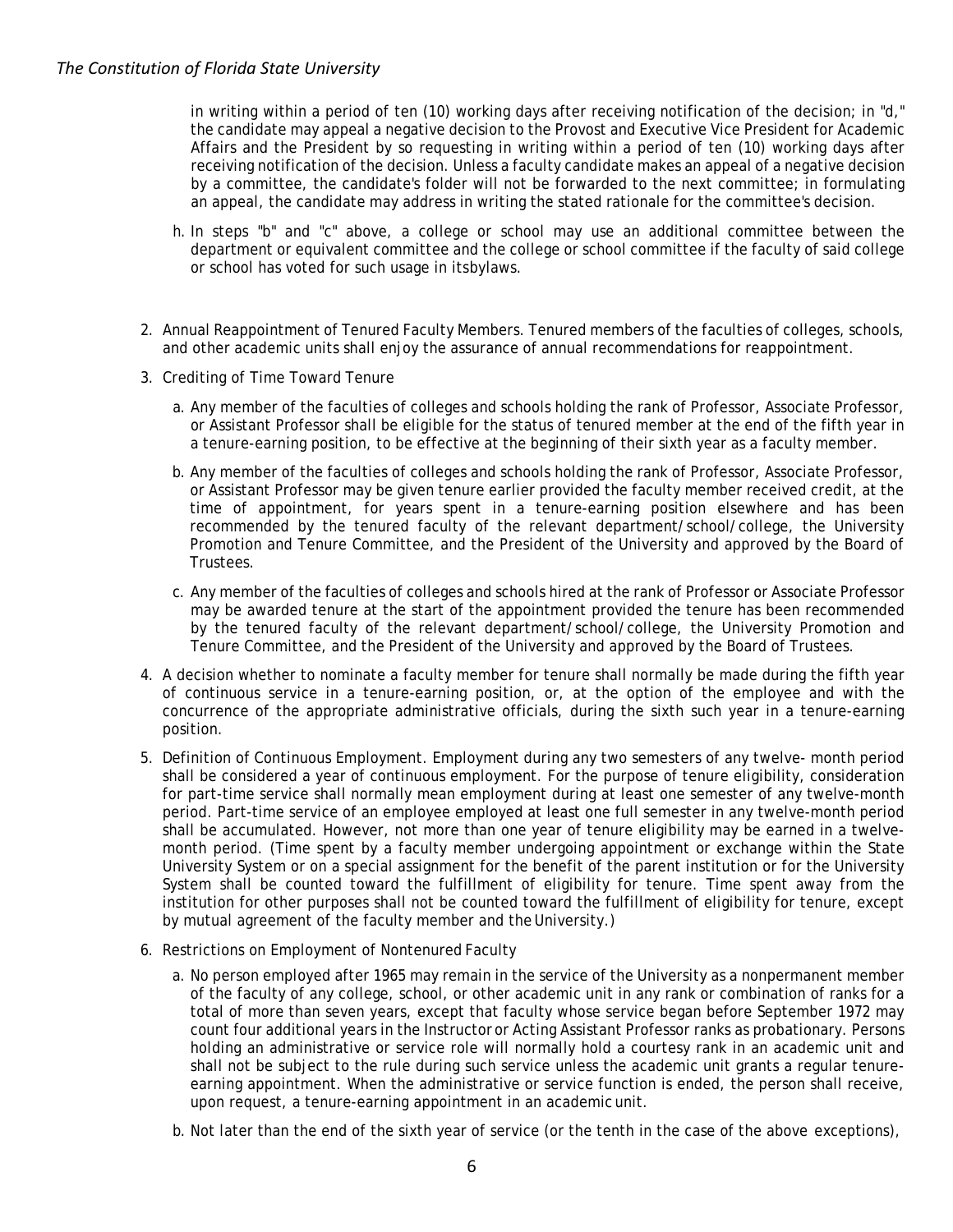the Departmental Chair, or equivalent, in consultation with the dean of the college or school, shall either nominate the faculty member for tenure or arrange to terminate service at the end of the seventh year (or the eleventh, in the case of the above exceptions). In every case, the faculty member shall be notified in writing of this recommendation by the dean.

- c. Only time spent in the rank of Assistant Professor and above shall be construed as tenure- earning time.
- d. Assistant Professors shall be considered ineligible for tenure or for reappointment beyonda seven-year maximum.
- 7. Early Tenure
	- a. The Board of Trustees may approve tenure at an earlier time if it is recommended with sufficient justification by the President of the University.
	- b. An Assistant Professor must satisfy the five-year requirement to be eligible forconsideration by a tenure committee at any level.
- 8. Termination, Nonreappointment, and Suspension.
	- a. Termination and Nonreappointment of Tenured Faculty Members for Cause. Annual recommendation for reappointment of permanent members of the faculty shall be withheld only for serious cause (incompetence or misconduct) and on the basis of written and specific charges made by the dean of the college or school, the Provost and Executive Vice President for Academic Affairs, or by the President of the University. A copy of such charges shall be furnished to the faculty member concerned. In answer to such charges the faculty member shall have, upon request, a hearing before an appropriate faculty committee. At thishearing, the faculty member shall be allowed at his or her own expense the benefit of counsel of the faculty member's choice.
	- b. Nonreappointment of Nontenured Faculty. Upon the advice of a department chair, a departmental/college/school advisory committee, the dean of the respective college or school, and the Provost and Executive Vice President for Academic Affairs, the President of the University may give written notice of nonreappointment of a nontenured faculty member. Notice of nonreappointment, or of intention not to reappoint, shall be given in writing in accordance with the following standards: (a) for employees in their first two years of continuous University employment, one full semester prior to the date of termination; (b) for employees with two or more years of continuous service, one full year prior to date of termination.
	- c. Immediate Suspension of Tenured or Nontenured Faculty. In flagrant offenses the President of the University may suspend a member of the faculty with pay from performance of his or her duties. Within two days, excluding weekends and official holidays, following such suspension, the President or designee shall cause a written notice, including a statement of reasons, to be served upon the employee.
	- d. If immediate dismissal is thereby sought, a copy of written and specific charges shall be furnished to the faculty member concerned. In answer to such charges, the faculty member shall have, upon request, a hearing before an appropriate faculty committee. At this hearing the faculty member shall be allowed at the faculty member's own expense the benefit of counsel of the faculty member's choice. After provision of notice and an opportunity for the accused faculty member to have a hearing before an appropriate faculty committee, the President may initiate immediate dismissal.
	- e. If immediate dismissal is not sought, the faculty member shall have, upon request, a hearing on the suspension before an appropriate faculty committee.
	- f. The hearing committee, after deliberation, shall report its findings to the President. If the hearing committee concludes that adequate cause for dismissal has not been established by the evidence in the record, the President may either accept or reject that finding. If the President rejects the report, he or she will state his or her reasons for doing so in writing to the hearing committee and to the faculty member. The faculty member will be provided an opportunity to respond before further action is taken. If the hearing committee concludes that adequate cause for a dismissal has been established